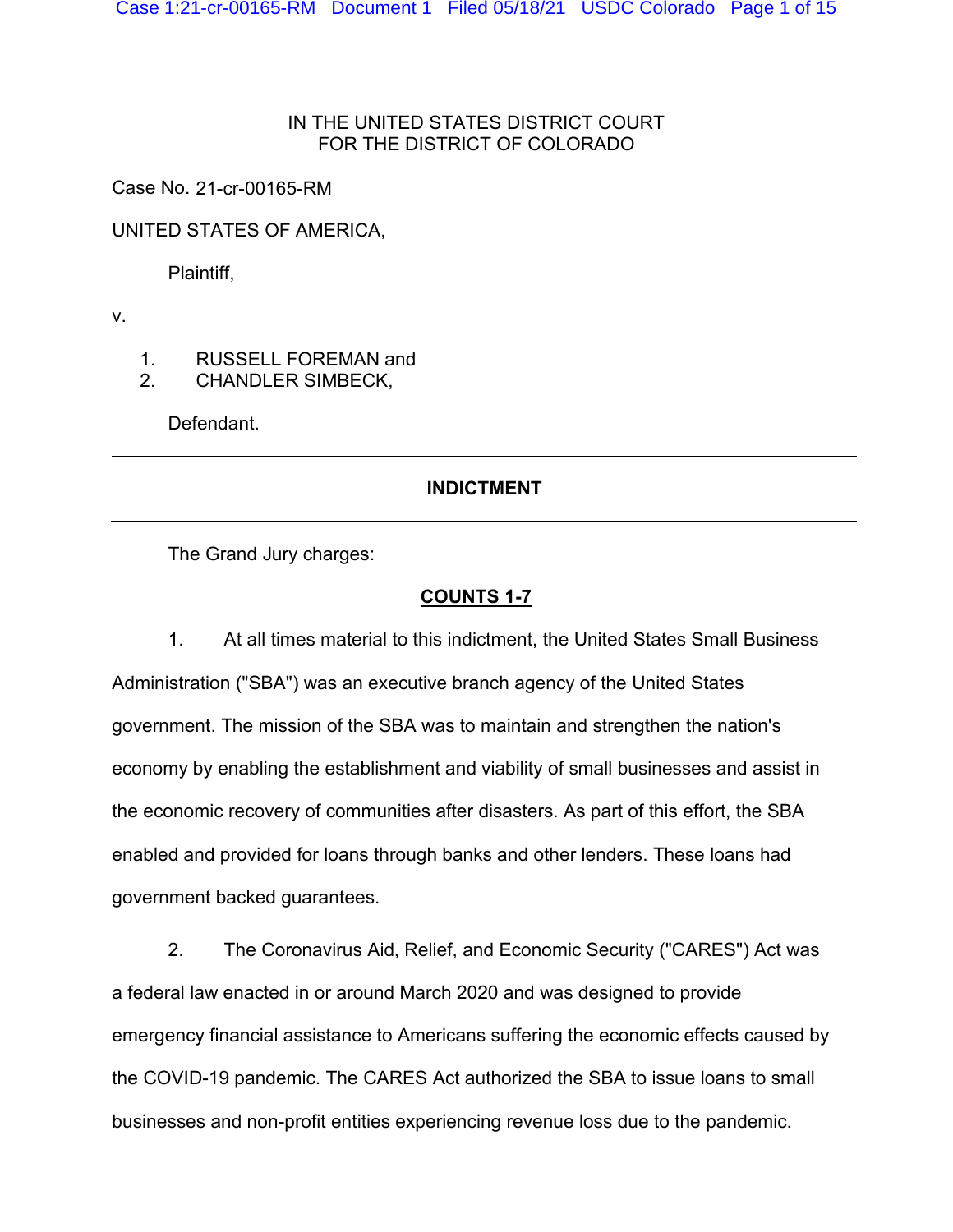3. One form of assistance was the Economic Injury Disaster Loan ("EIDL loan") program, which provided loan assistance for certain businesses negatively affected by the COVID-19 pandemic. To qualify for an EIDL loan, a business had to, among other requirements, be in operation prior to February 1, 2020.

4. Applicants for EIDL loans used the SBA online portal to submit their application materials. The SBA servers that processed the EIDL loan applications were based in the state of Iowa.

5. Applicants had to certify that the information in the application was true and correct, under the penalty of perjury and applicable criminal statutes. The application process involved filling out data fields relating to the size and ownership of the affected business entity, and other information about the relevant business for the 12 months prior to COVID-19 impacting the national economy, such as the number of employees in the business, the gross business revenues realized, and the cost of goods sold. This information, submitted by the applicant, was then used by SBA systems to calculate the amount of money the applicant was eligible to receive. Additionally, applicants were asked questions about their criminal history to include whether they were convicted of a felony within the last 5 years.

6. Non-profit applicants and non-agricultural for-profit applicants were both generally eligible to receive an EIDL loan of up to \$150,000, with a 30-year scheduled repayment, deferred for 12 months.

7. In conjunction with the submission of an EIDL application, by simply clicking on and checking a box within the online application, an applicant could request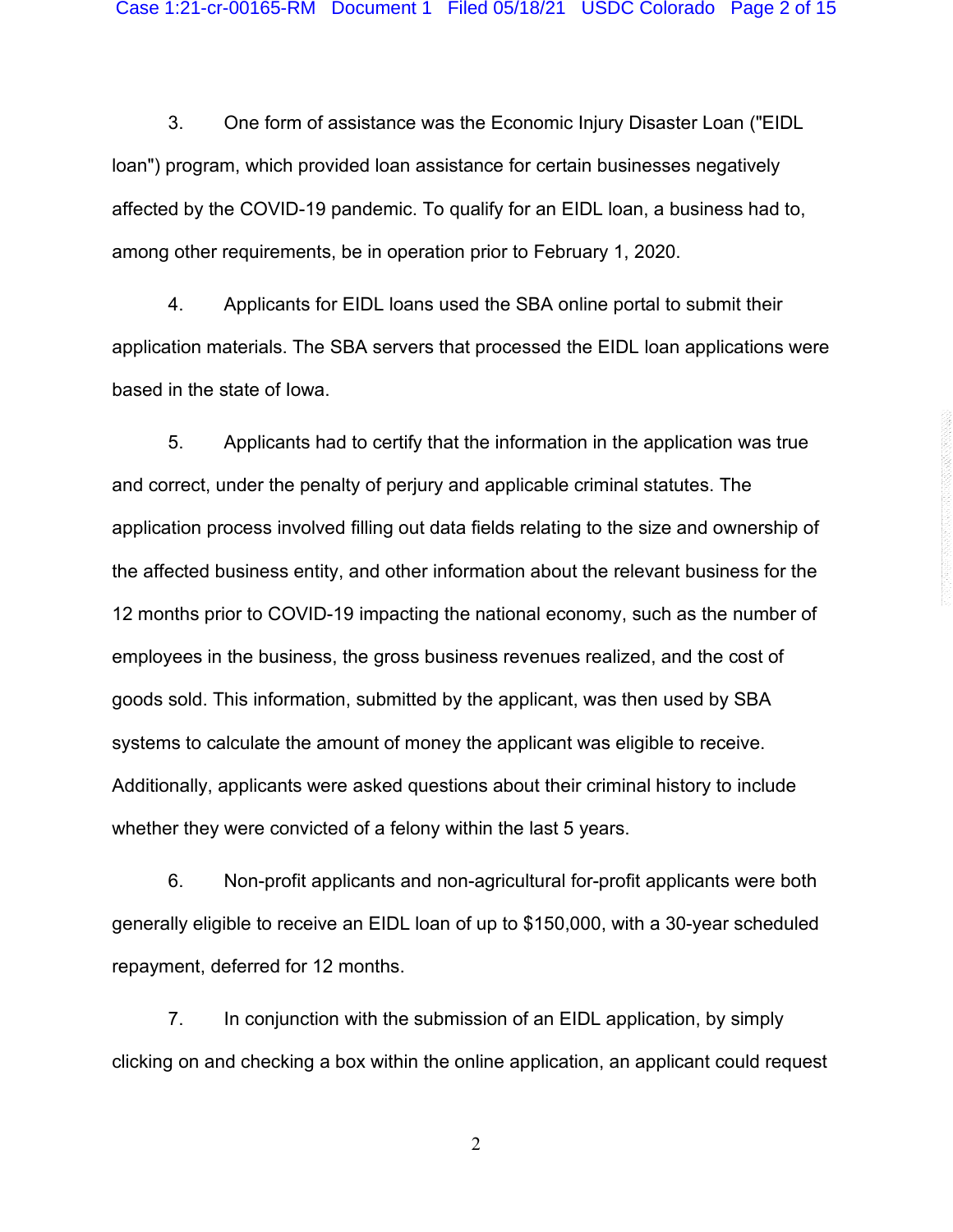and then receive up to \$10,000 in an EIDL Cash Advance Grant based on the number of employees claimed.

8. Any funds paid by the SBA under an EIDL loan were processed and issued from the state of Colorado and sent to the applicant borrower's financial institution.

9. Pursuant to the provisions governing the EIDL program, loan proceeds could only be used by the affected business receiving EIDL loans for certain permissible expenses. The loans could be used by the business to pay fixed debts, payroll, accounts payable, and other bills that could have been paid had the COVID-19 disaster not occurred.

10. Another form of assistance provided by the CARES Act was the authorization of United States taxpayer funds in forgivable loans to small businesses for job retention and certain other expenses, through a program referred to as the Paycheck Protection Program ("PPP").

11. To obtain a PPP loan, a qualifying business was required to submit a PPP loan application, signed by an authorized representative of the business. The PPP loan application required the small business, through its authorized representative, to acknowledge the program rules and make certain affirmative certifications to be eligible to obtain the PPP loan.<sup>1</sup> In the PPP loan application, the small business, through its authorized representative, was required to provide, among

<span id="page-2-0"></span><sup>&</sup>lt;sup>1</sup> The authorized representative of the applicant was required to affirm that "The [PPP] loan]funds will be used to retain workers and maintain payroll or make mortgage interest payments, lease payments and utility payments," and that the "loan proceeds will be used only for business-related purposes as specified in the loan application" and consistent with PPP rules.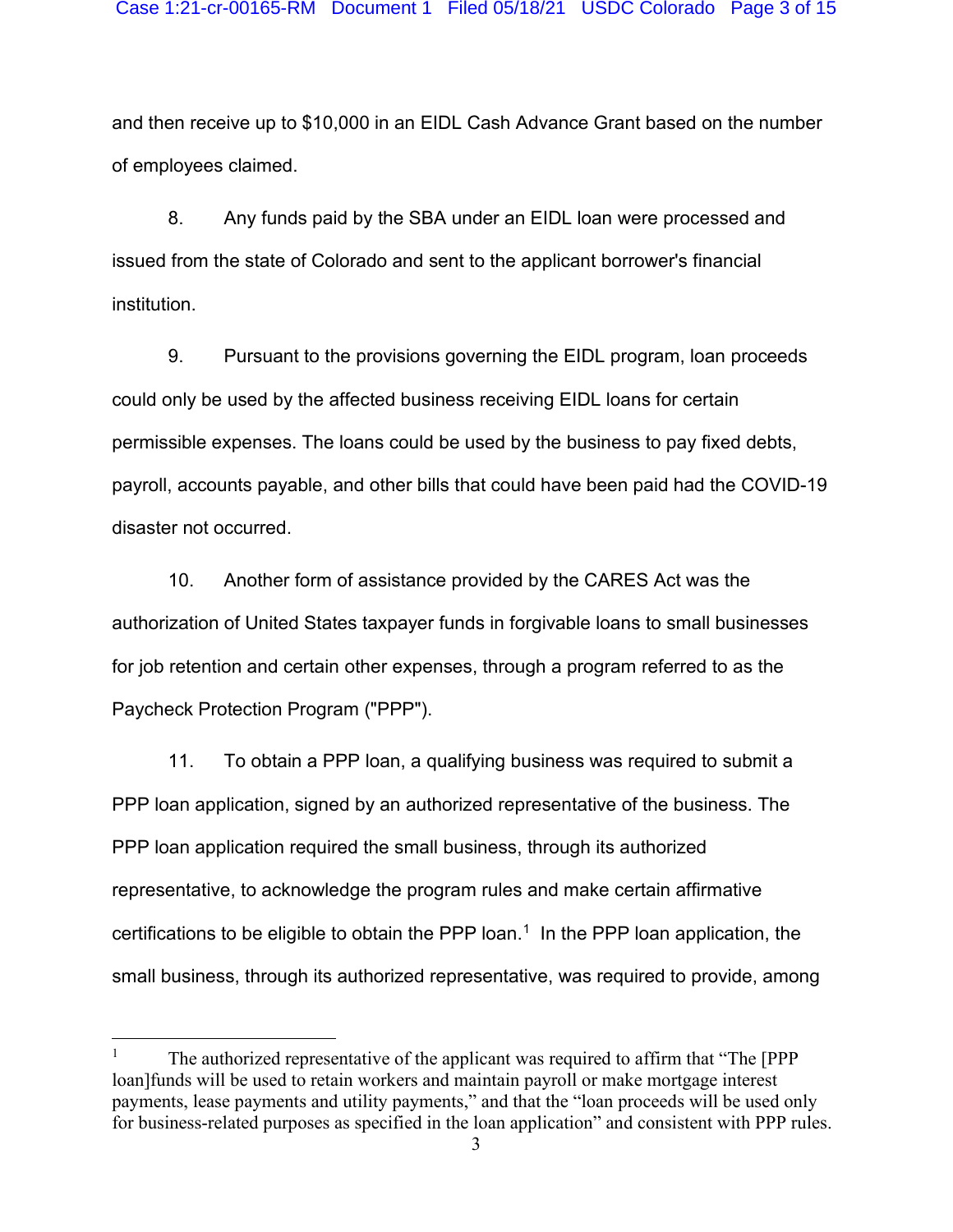other things, its average monthly payroll expenses and number of employees.<sup>[2](#page-3-0)</sup> These figures were used to calculate the amount of money the small business was eligible to receive under the PPP. In addition, businesses applying for a PPP loan were required to provide documentation showing their payroll expenses.

12. PPP loan applications were processed by a participating financial institution. If a PPP loan application was approved, the participating lender funded the PPP loan using its own monies, which were 100% guaranteed by the SBA. Data from the application, including information about the borrower, the total amount of the loan, and the listed number of employees, was transmitted by the lender to the SBA in the course of processing the loan.

13. PPP loan proceeds could only be used by the business on certain permissible expenses, such as payroll costs, interest on mortgages, rent and utilities. The PPP allowed the interest and principal on the PPP loan to be entirely forgiven if the business spent the loan proceeds on the allowable expenses within a designated period of time and used a certain percentage of the PPP loan proceeds towards payroll expenses.

14. Between at least March 29, 2020 and October 6, 2020, RUSSELL FOREMAN devised and intended to devise a scheme and artifice to defraud and to

<span id="page-3-0"></span><sup>&</sup>lt;sup>2</sup> The authorized representative of the applicant was also required to certify that "the information provided in this application and the information provided in all supporting documents and forms is true and accurate in material respects," and "I understand that if the funds are knowingly used for unauthorized purposes, the federal government may hold me legally liable, such as for charges of fraud."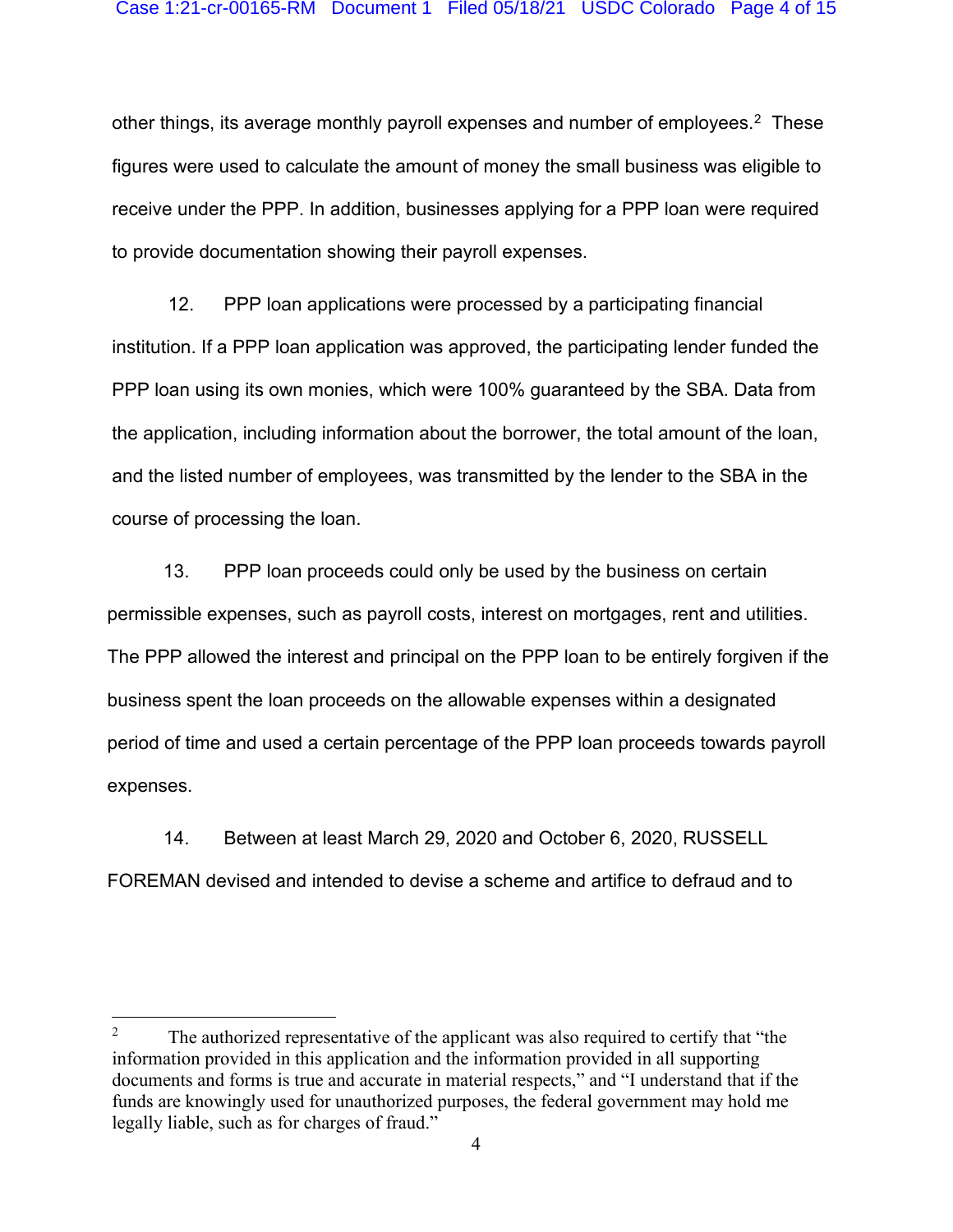obtain money by means of materially false and fraudulent pretenses, representations, and promises made to the SBA in EIDL and PPP applications.

15. In furtherance of the scheme, on or about March 30, 2020, a false and misleading EIDL application in the name of RUSSELL FOREMAN was electronically submitted to the SBA. The application listed RUSSELL FOREMAN as the owner, was electronically certified by RUSSELL FOREMAN, and the information provided was certified as true and accurate. The application contained materially false information concerning the lack of a criminal record of the applicant. As a result of the application, on or about April 16, 2020, the SBA funded RUSSELL FOREMAN with a \$1,000.00 EIDL Cash Advance Grant.

16. In furtherance of the scheme, on or about May 14, 2020, a false and misleading PPP application in the name of RUSSELL FOREMAN was submitted to Kabbage Inc., a PPP loan application processor and approved SBA lender of PPP loans located in Atlanta, Georgia. It was electronically signed by RUSSELL FOREMAN on May 21, 2020, and the information provided as well as supporting documents and forms were certified as true and accurate. As a result of the application, on May 26, 2020, Cross River Bank, an FDIC insured bank located in Fort Lee, New Jersey and an approved SBA lender of PPP loans, funded RUSSELL FOREMAN with a \$20,052.00 PPP loan.

17. In furtherance of the scheme, on or about June 18, 2020, a false and misleading EIDL application in the name of ECS Consulting LLC was electronically submitted to the SBA. The application listed RUSSELL FOREMAN as the owner, was electronically certified by RUSSELL FOREMAN, and the information provided was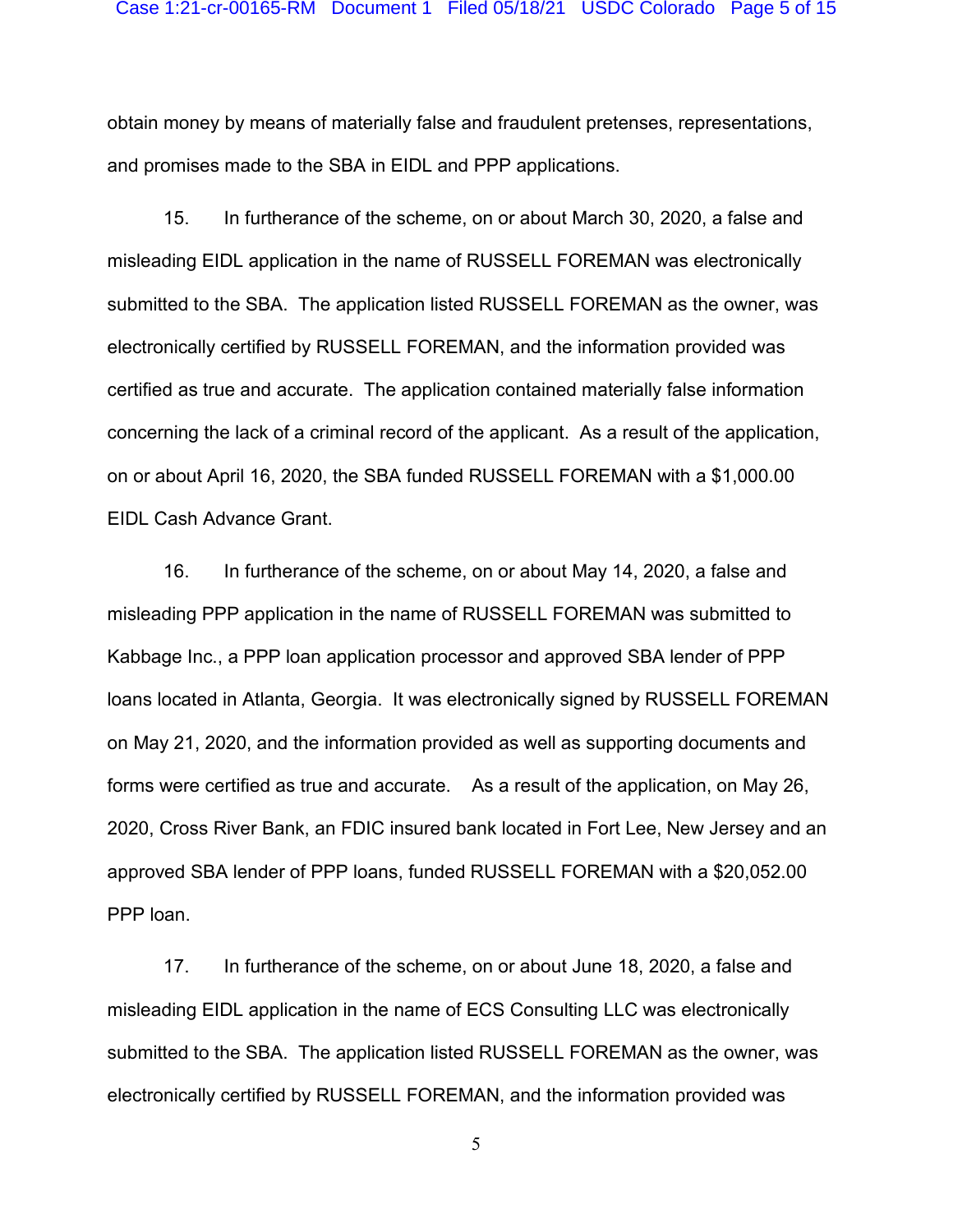certified as true and accurate. The application contained materially false information concerning the establishment date of the company, the gross revenues and costs of goods sold, and the lack of a felony criminal record of the applicant. As a result of the application, the SBA funded ECS Consulting LLC with a \$10,000.00 EIDL Cash Advance Grant on or about June 23, 2020 and an EIDL of \$35,500.00 on or about June 26, 2020.

18. In furtherance of the scheme, on or about June 26, 2020, a false and misleading EIDL application in the name of Grand Luxury Marketing was electronically submitted to the SBA. The application listed RUSSELL FOREMAN as the owner, was electronically certified by RUSSELL FOREMAN, and the information provided was certified as true and accurate. The application contained materially false information concerning the establishment date of the company, the gross revenues and costs of goods sold, and the lack of a felony criminal record of the applicant. As a result of the application, on or about August 31, 2020 the SBA funded Grand Luxury Marketing with an EIDL of \$150,000.00.

19. In furtherance of the scheme, on or about June 26, 2020, a false and misleading EIDL application in the name of Quantum Boost Technology was electronically submitted to the SBA. The application listed RUSSELL FOREMAN as the owner, was electronically certified by RUSSELL FOREMAN, and the information provided was certified as true and accurate. The application contained materially false information concerning the establishment date of the company, the gross revenues and costs of goods sold, and the lack of a felony criminal record of the applicant. The application was not funded by SBA.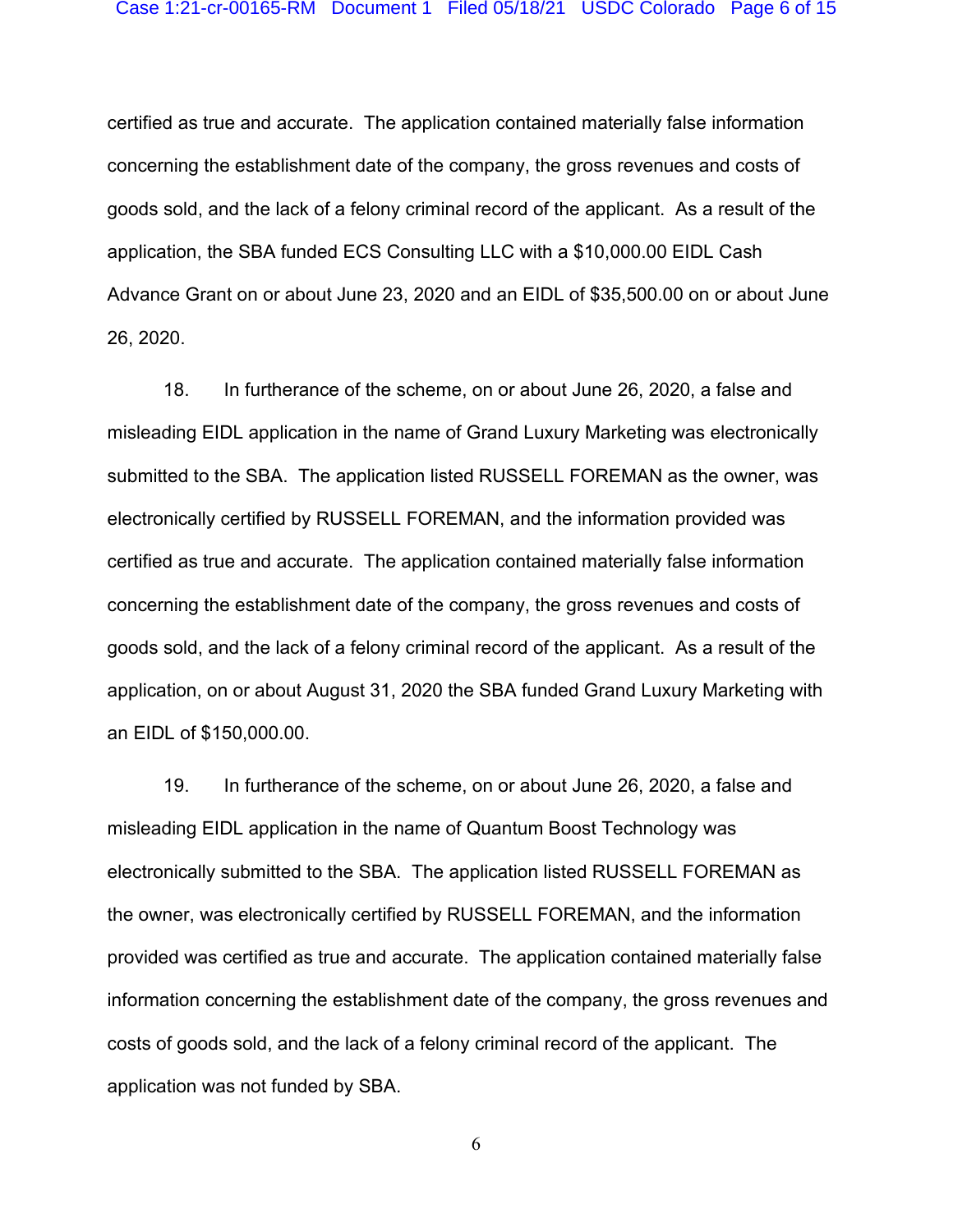20. In furtherance of the scheme, on or about June 28, 2020, a second false and misleading EIDL application in the name of Quantum Boost Technology was electronically submitted to the SBA. The application listed RUSSELL FOREMAN as the owner, was electronically certified by RUSSELL FOREMAN, and the information provided was certified as true and accurate. The application contained materially false information concerning the establishment date of the company, the gross revenues and costs of goods sold, and the lack of a felony criminal record of the applicant. The application was not funded by the SBA.

21. On or about the dates specified as to each count below, RUSSELL FOREMAN**,**in the District of Colorado and elsewhere, for the purpose of executing the aforesaid scheme and artifice to defraud, and attempting to do so, did knowingly transmit and cause to be transmitted, by means of wire, radio, and television communication, writings and signals in interstate commerce:

| Count | Date           | <b>Description of Interstate Wire</b>                                                                                                                                                                              |
|-------|----------------|--------------------------------------------------------------------------------------------------------------------------------------------------------------------------------------------------------------------|
|       | April 16, 2020 | Electronic transfer of \$1,000.00 EIDL Cash<br>Advance Grant from SBA in Denver, CO to Navy<br>Federal Credit Union account xxxxxx9426, held<br>in the name of Russell R. Foreman.                                 |
| 2     | May 21, 2020   | Russell Foreman PPP loan application<br>electronically signed and submitted in<br>Colorado and routed interstate through<br>servers outside Colorado.                                                              |
| 3     | June 23, 2020  | Electronic transfer of \$10,000.00 EIDL Cash<br>Advance Grant from SBA in Denver, CO to<br>Bank of the West account xxxxx6416, held in<br>the name of ECS Consulting LLC and<br>controlled by Russell Ray Foreman. |
| 4     | June 26, 2020  | Electronic transfer of \$35,400.00 EIDL from<br>SBA in Denver, CO to Bank of the West<br>account xxxxx6416, held in the name of<br><b>ECS Consulting LLC and controlled by</b>                                     |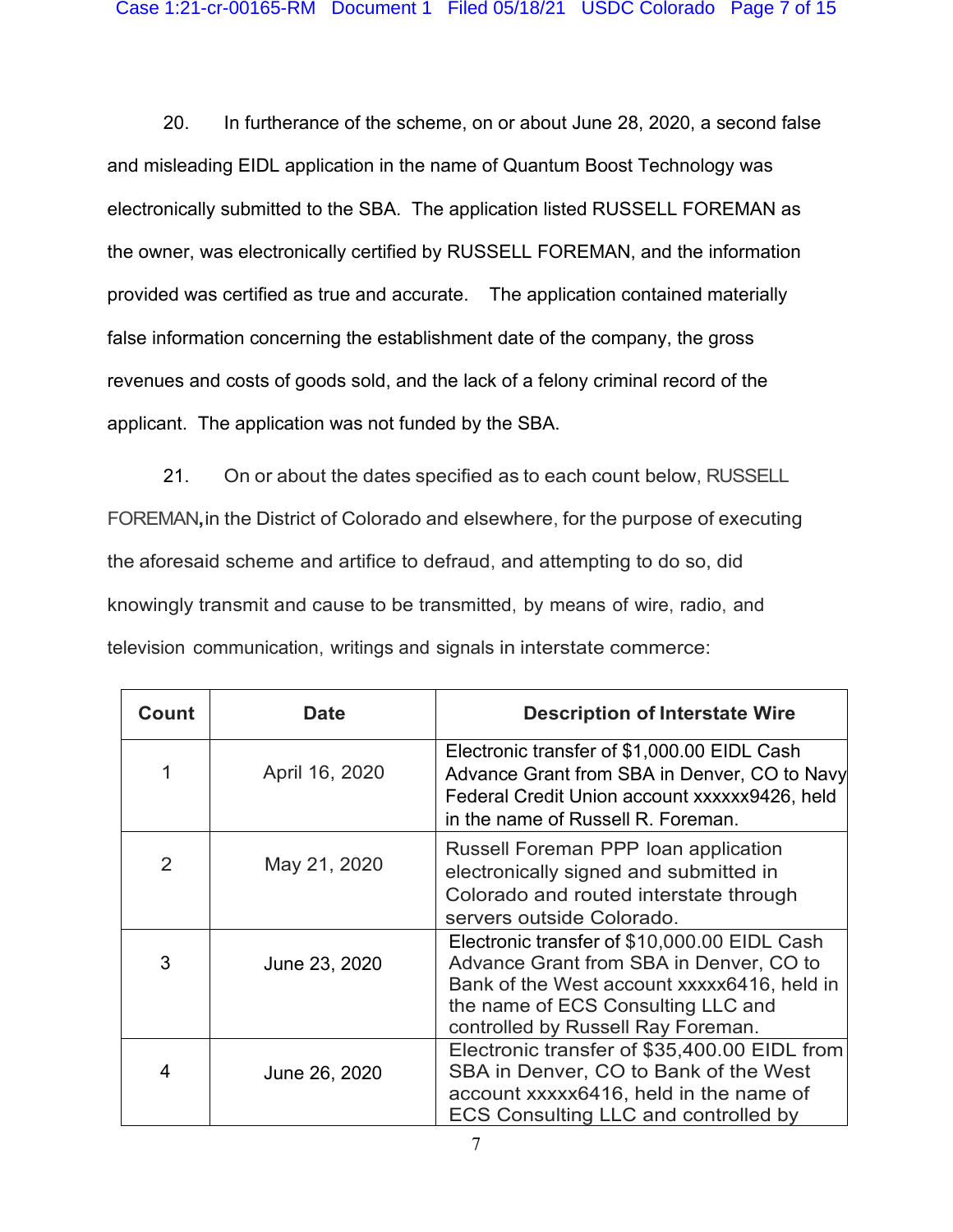|   |                 | Russell Ray Foreman.                                                                                                                                                                           |
|---|-----------------|------------------------------------------------------------------------------------------------------------------------------------------------------------------------------------------------|
| 5 | August 31, 2020 | Electronic transfer of \$149,900.00 EIDL<br>from SBA in Denver, CO to FirstBank<br>account xxxxxx1558, held in the name of<br>Grand Luxury Marketing and controlled by<br>Russell Ray Foreman. |
| 6 | June 26, 2020   | <b>Quantum Boost Technology EIDL</b><br>application submitted in Colorado and<br>routed interstate through servers outside<br>Colorado.                                                        |
| 7 | June 28, 2020   | <b>Quantum Boost Technology EIDL</b><br>application submitted in Colorado and<br>routed interstate through servers outside<br>Colorado.                                                        |

All in violation of Title 18, United States Code, Section 1343.

# **COUNTS 8-11**

22. On or about the dates set forth below, in the State and District of

Colorado, and elsewhere, RUSSELL FOREMAN**,** did knowingly engage and

attempt to engage in a monetary transaction, as defined in Title 18, United States

Code, Section 1957(f)(1), in criminally derived property of a value greater than

\$10,000.00, which was derived from a specified unlawful activity, that is, wire fraud

(a violation of Title 18, United States Code, Section 1343).

| Count | <b>Date</b>          | <b>Financial Transaction</b>                                                                                                                                                                                                                                                                                         |
|-------|----------------------|----------------------------------------------------------------------------------------------------------------------------------------------------------------------------------------------------------------------------------------------------------------------------------------------------------------------|
| 8     | September 1,<br>2020 | Unnumbered check in amount of \$60,000.00<br>from FirstBank account xxxxxx1558, held in the<br>name of Grand Luxury Marketing and controlled<br>by Russell Ray Foreman, payable to Russell<br>Foreman was deposited into Navy Federal<br>Credit Union account xxxxxx8829, held in the<br>name of Russell R. Foreman. |
| 9     | September 1,<br>2020 | Unnumbered check in amount of \$80,000.00<br>from FirstBank account xxxxxx1558, held in the<br>name of Grand Luxury Marketing and controlled<br>by Russell Ray Foreman, payable to Mellissa<br>Irish was deposited into Navy Federal Credit                                                                          |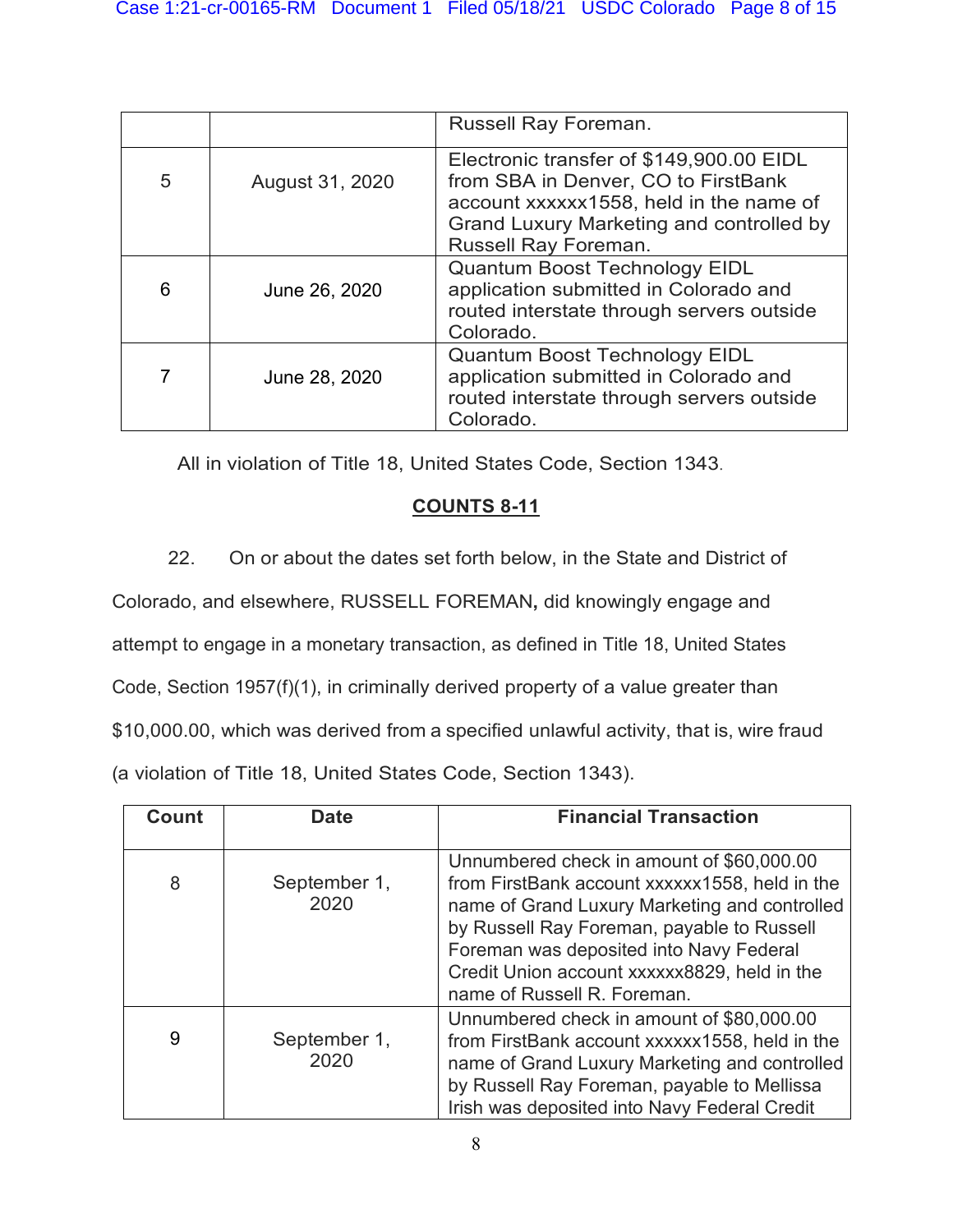|    |                  | Union account xxxxxx3025, held in the name<br>Melissa M. Irish. |
|----|------------------|-----------------------------------------------------------------|
|    |                  | Debit Card transaction in amount of                             |
| 10 | October 19, 2020 | \$10,251.95 at Monarch Casino Black Hawk                        |
|    |                  | from Navy Federal Credit Union account                          |
|    |                  | xxxxxx9426, held in the name of Russell R.                      |
|    |                  | Foreman.                                                        |
|    |                  | Debit Card transaction in amount of                             |
| 11 | October 20,      | \$10,295.00 at Isle Casino Black Hawk from                      |
|    | 2020             | Navy Federal Credit Union account                               |
|    |                  | xxxxxx9426, held in the name of Russell R.                      |
|    |                  | Foreman.                                                        |

All in violation of Title 18, United States Code, Section 1957.

# **COUNT 12**

23. Paragraphs 1 – 13 are realleged.

24. Between in or about June 2020 and on or about December 7, 2020, in the State and District of Colorado and elsewhere, RUSSELL FOREMAN and CHANDLER SIMBECK, did knowingly and voluntarily conspire and agree together and with each other to defraud the United States and any agency thereof.

## MANNER AND MEANS OF THE CONSPIRACY

25. Acting interdependently, the defendants, carried out the conspiracy using the following manner and means:

A. The defendants assisted each other in creating an entity named Fusion Group.

B. The defendants assisted each other in Fusion Group making an application with the SBA for an EIDL.

C. The proceeds received from the approval of the loan by the SBA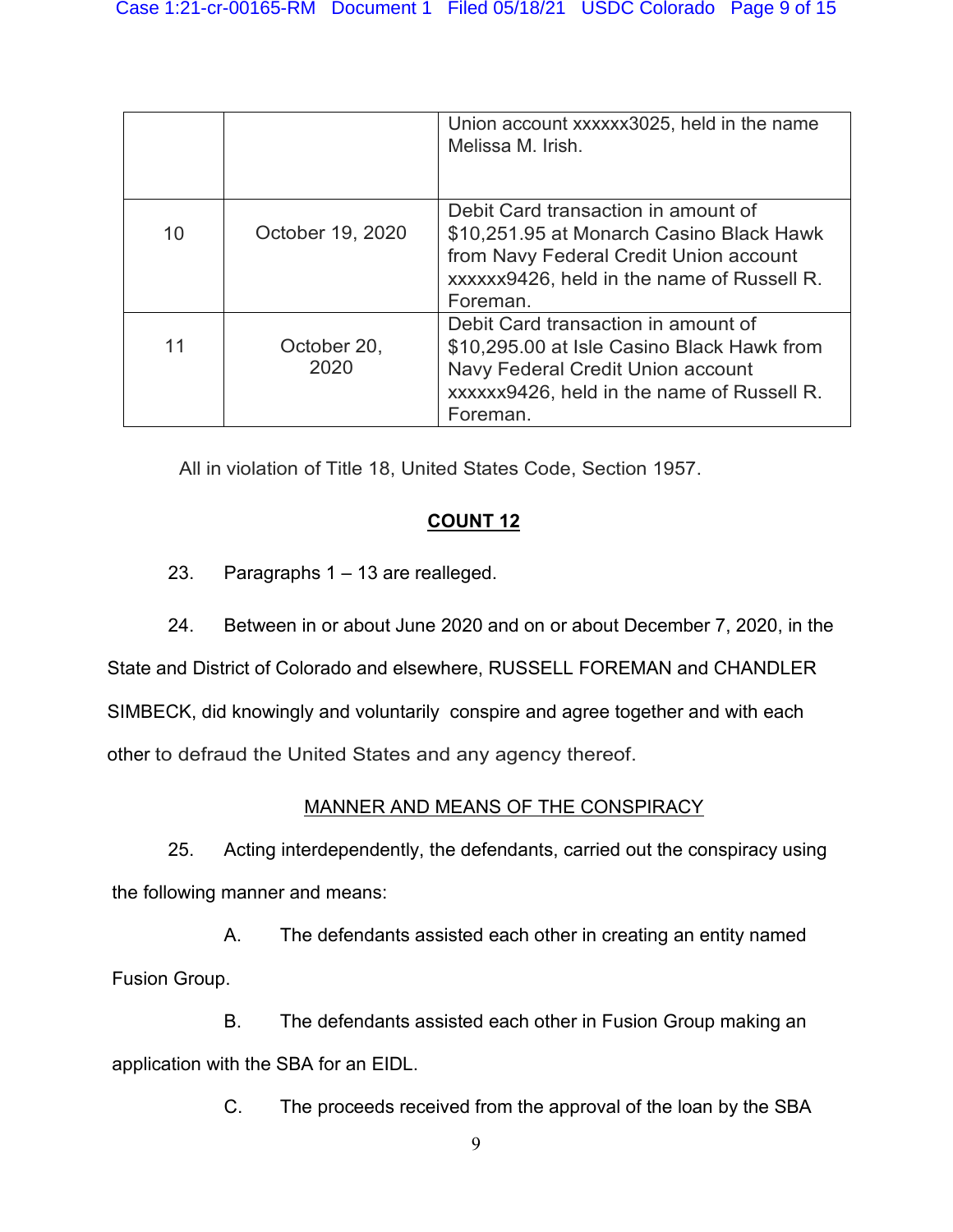were shared by the defendants.

#### OVERT ACTS

26. In furtherance of the conspiracy's objectives, one or more of the conspirators committed one or more of the following acts in the State and District of Colorado and elsewhere:

A. On or about June 2020, RUSSELL FOREMAN and CHANDLER SIMBECK caused the issuance of an Employer Identification Number (EIN) by the United States Internal Revenue Service for Fusion Group listing CHANDLER SIMBECK as the Sole Member.

B. On June 25, 2020, RUSSELL FOREMAN emailed CHANDLER SIMBECK with the subject line 'Fusion Group' and attached two documents titled: (1) 'Chandler's EIN.pdf' – A letter from the Internal Revenue Service dated June 25, 2020 to Fusion Group / Chandler E Simbeck Sole Mbr with notification that an Employer Identification Number (EIN) has been assigned to Fusion Group; and 2) 'Chandler's LLC.pdf' – The Articles of Organization of Fusion Group which had been filed with the Colorado Secretary of State on June 25, 2020 with a recorded principal office address of 1555 South Havana Street, Unit F #210, Aurora, Colorado 80012; an address used by RUSSELL FOREMAN.

C. On or about June 27, 2020, RUSSELL FOREMAN and CHANDLER SIMBECK caused an EIDL application in the name of Fusion Group to be submitted to the SBA listing the owner as CHANDLER SIMBECK. Fusion Group's address was listed as 1555 South Havana Street, Unit F #210, Aurora, Colorado 80012. The application contained materially false information concerning the establishment date of the company, the gross revenues and costs of goods sold.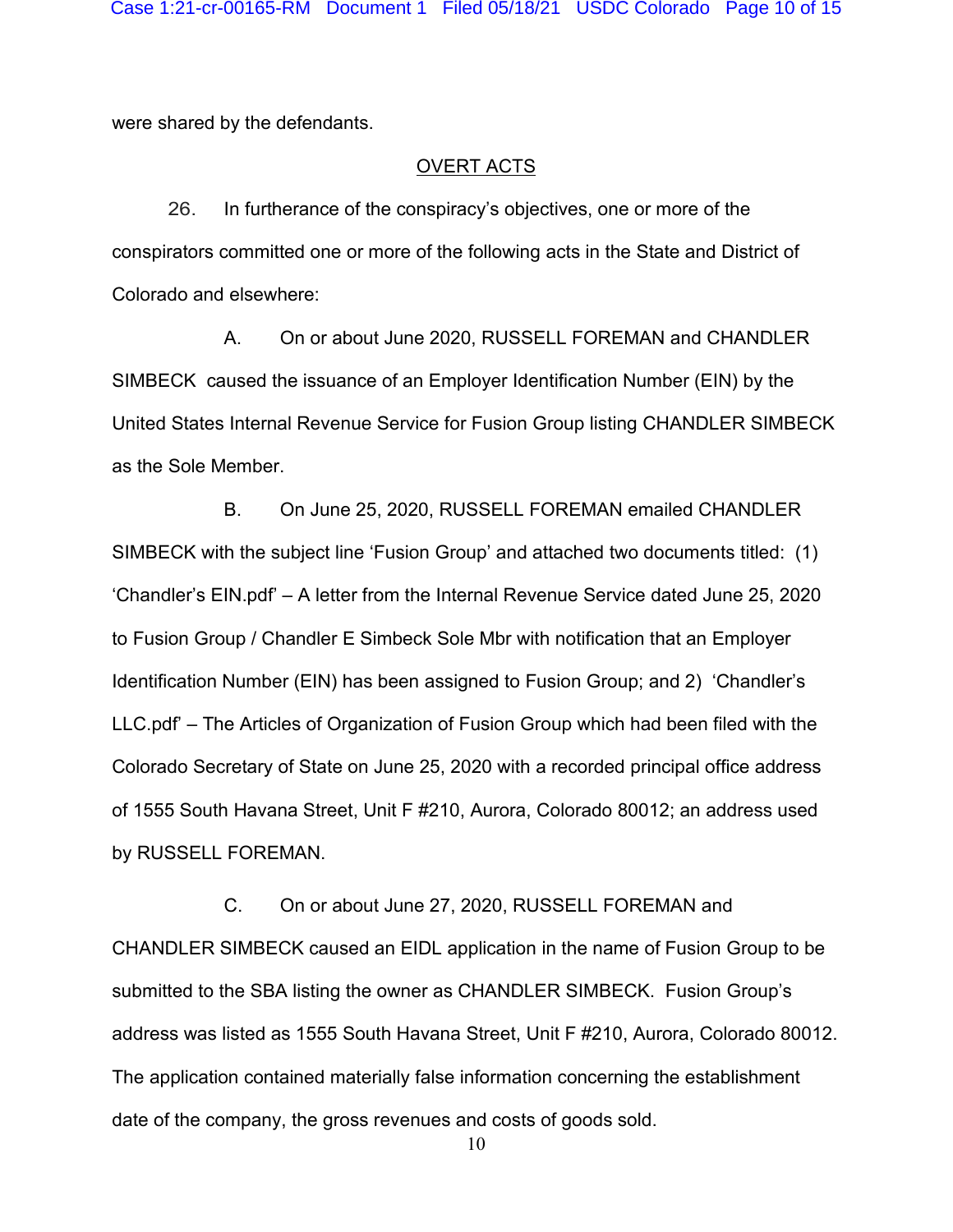D. On or about June 28 and June 30, 2020, CHANDLER SIMBECK forwarded to RUSSELL FOREMAN emails from SBA confirming the status of the EIDL application in the name of Fusion Group.

E. On or about August 24, 2020, CHANDLER SIMBECK emailed RUSSELL FOREMAN with the subject line 'vegisvir articles of incorperation' and attached a document titled 'vegisvir test.pdf'. The body of the email was blank. The document attached to the email was a copy of the Articles of Organization for Vegisir Consults LLC. This document was ultimately filed with the Colorado Secretary of State on or about August 28, 2020.

F. On or about August 28, 2020, RUSSELL FOREMAN and CHANDLER SIMBECK caused two entities named Vegisir Consults LLC and Vegvisir Consults LLC to be formed and registered with the Colorado Secretary of State. For both companies, CHANDLER SIMBECK was listed as the Registered Agent and Person Forming the Limited Liability Company.

G. On August 27, 2020, the Fusion Group EIDL was approved by the SBA and \$149,900.00 was deposited into a First National Bank of Pennsylvania held in the name of Fusion Group LLC and controlled by CHANDLER SIMBECK. Between August 31 and September 1, 2020, following the deposit of the funds into the Fusion Group LLC bank account, CHANDLER SIMBECK caused funds to be withdrawn from the account via: 1) a \$8,000.00 check that was cashed; 2) a \$30,000.00 check payable to Vegvisir Consults LLC that was deposited to a PNC Bank account held in the name of Vegvisir Consults LLC and controlled by CHANDLER SIMBECK; 3) a \$60,000.00 check payable to Vegisir Consults LLC that was deposited to a Citizens Bank account held in the name of Vegisir Consults LLC and controlled by CHANDLER SIMBECK; and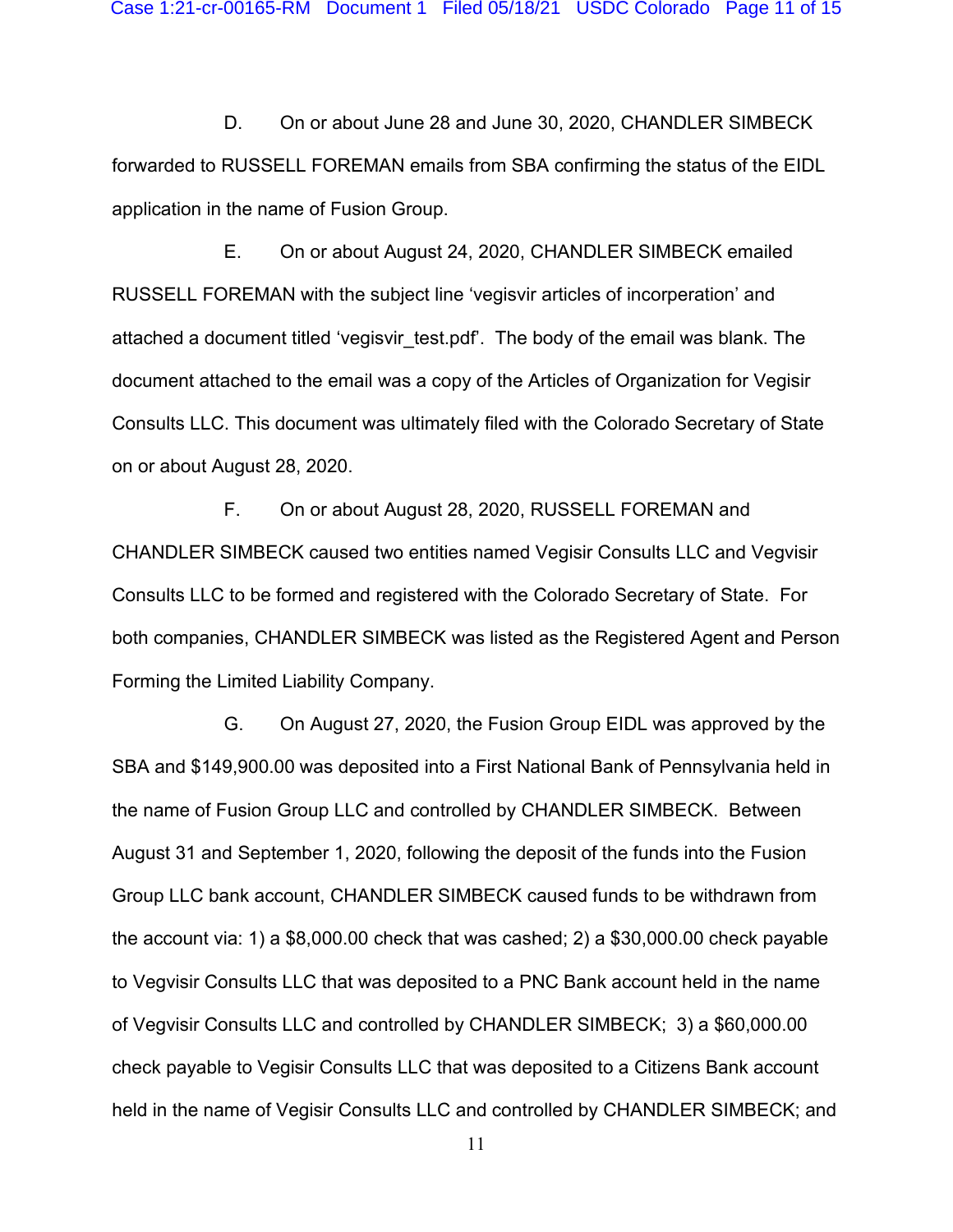4) a \$50,000.00 check payable to an individual identified herein as E.L., a relative of CHANDLER SIMBECK.

H. On October 6, 2020, RUSSELL FOREMAN and CHANDLER SIMBECK caused a \$55,000.00 wire transfer from Citizens Bank account in the name of Vegisir Consults LLC to be made to the account of RUSSELL FOREMAN at Navy Federal Credit Union.

All in violation of Title 18, United States Code, Section 371.

#### **COUNT 13**

27. Paragraphs 1 – 13 are realleged.

28. Between on or about June 2020 to August 31, 2020, RUSSELL FOREMAN and CHANDLER SIMBECK devised and intended to devise a scheme and artifice to defraud and to obtain money by means of materially false and fraudulent pretenses, representations, and promises made to the SBA in an EIDL application.

29. In furtherance of the scheme, on or about June 25, 2020, records creating the entity Fusion Group were submitted to the Colorado Secretary of State. The principal office address for Fusion Group was the same address listed in other records submitted to the Colorado Secretary of State by RUSSELL FOREMAN as addresses of businesses he operated.

30. In furtherance of the scheme, on or about June 27, 2020, a false and misleading EIDL application in the business name of Fusion Group, naming CHANDLER SIMBECK as the owner, was electronically submitted to the SBA. The application was electronically certified by CHANDLER SIMBECK and the information provided was certified as true and accurate. The application contained materially false information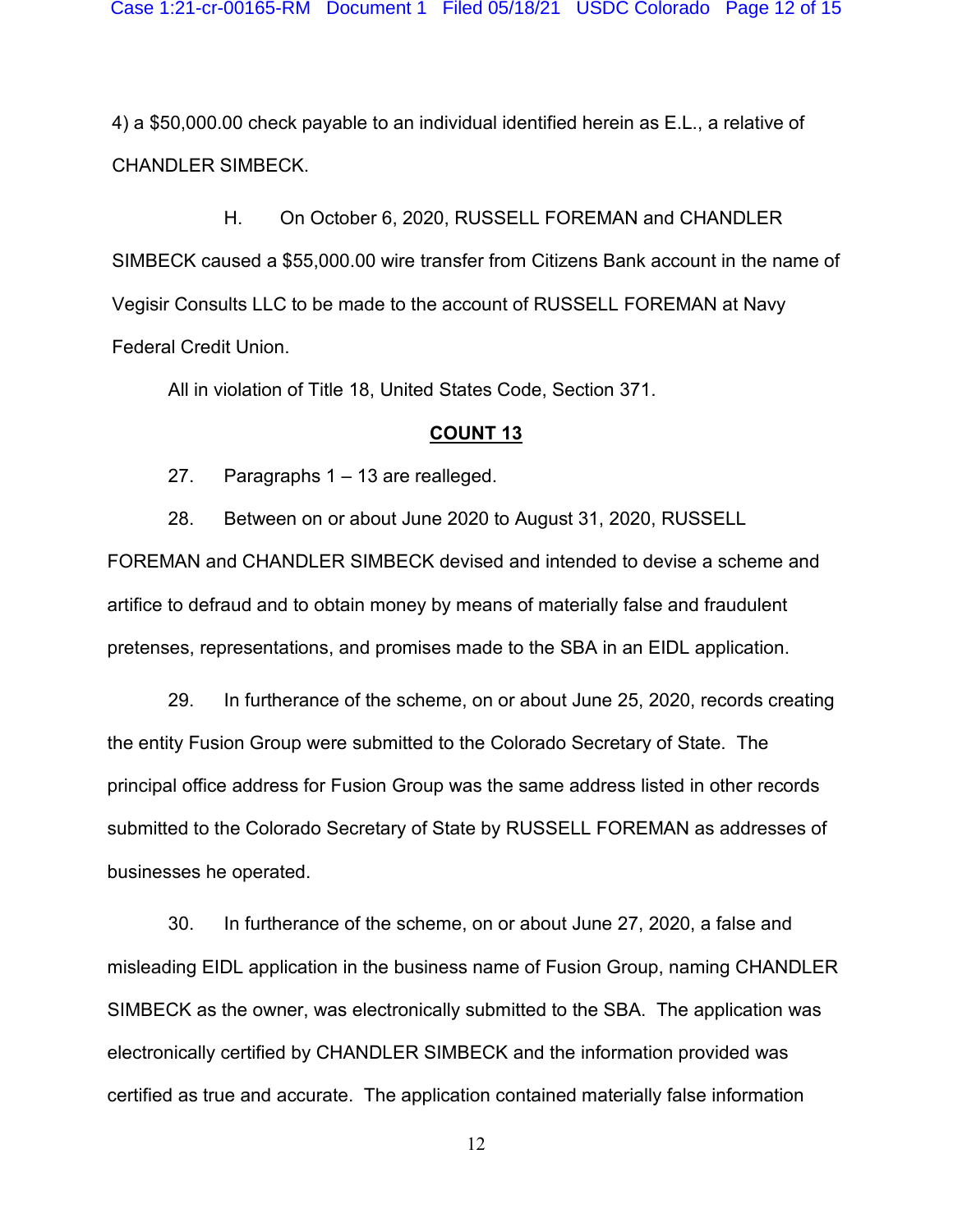concerning the establishment date of the company, the gross revenues and costs of goods sold. As a result of the application, in August 2020, the SBA funded Fusion Group with an EIDL in the amount of \$150,000.00.

31. On or about August 31, 2020, RUSSELL FOREMAN and CHANDLER SIMBECK, in the District of Colorado and elsewhere, for the purpose of executing the aforesaid schemeand artifice to defraud, and attempting to do so, did knowingly cause to be transmitted, by means of wire, radio, and television communication, writings and signals in interstate commerce, to wit: proceeds of an EIDL of \$149,900.00 was electronically sent from SBA in Denver, Colorado to the account of Fusion Group LLC at the First National Bank of Pennsylvania, outside of Colorado.

All in violation of Title 18, United States Code, Sections 1343 and 2.

#### NOTICE OF FORFEITURE

32. The allegations contained in Counts 1 through 13 of this Indictment hereby are re-alleged and incorporated by reference for the purpose of alleging forfeiture pursuant to the provisions of Title 18, United States Code, Sections 981(a)(1)(A), 981(a)(1)(C), and Title 28, United States Code, Section 2461(c).

33. Upon conviction of one or more of the violations alleged in Counts 1 through 7, 12, and 13, as such counts apply to each individual defendant, of this Indictment involving the commission of violations of Title 18, United States Code, Sections 1343 and 2 , the defendants RUSSELL FOREMAN and CHANDLER SIMBECK shall forfeit to the United States, pursuant to Title 18, United States Code, Section 981(a)(1)(C), and Title 28, United States Code, Section 2461(c), any and all rights, title, and interest in all property constituting and derived from any proceeds he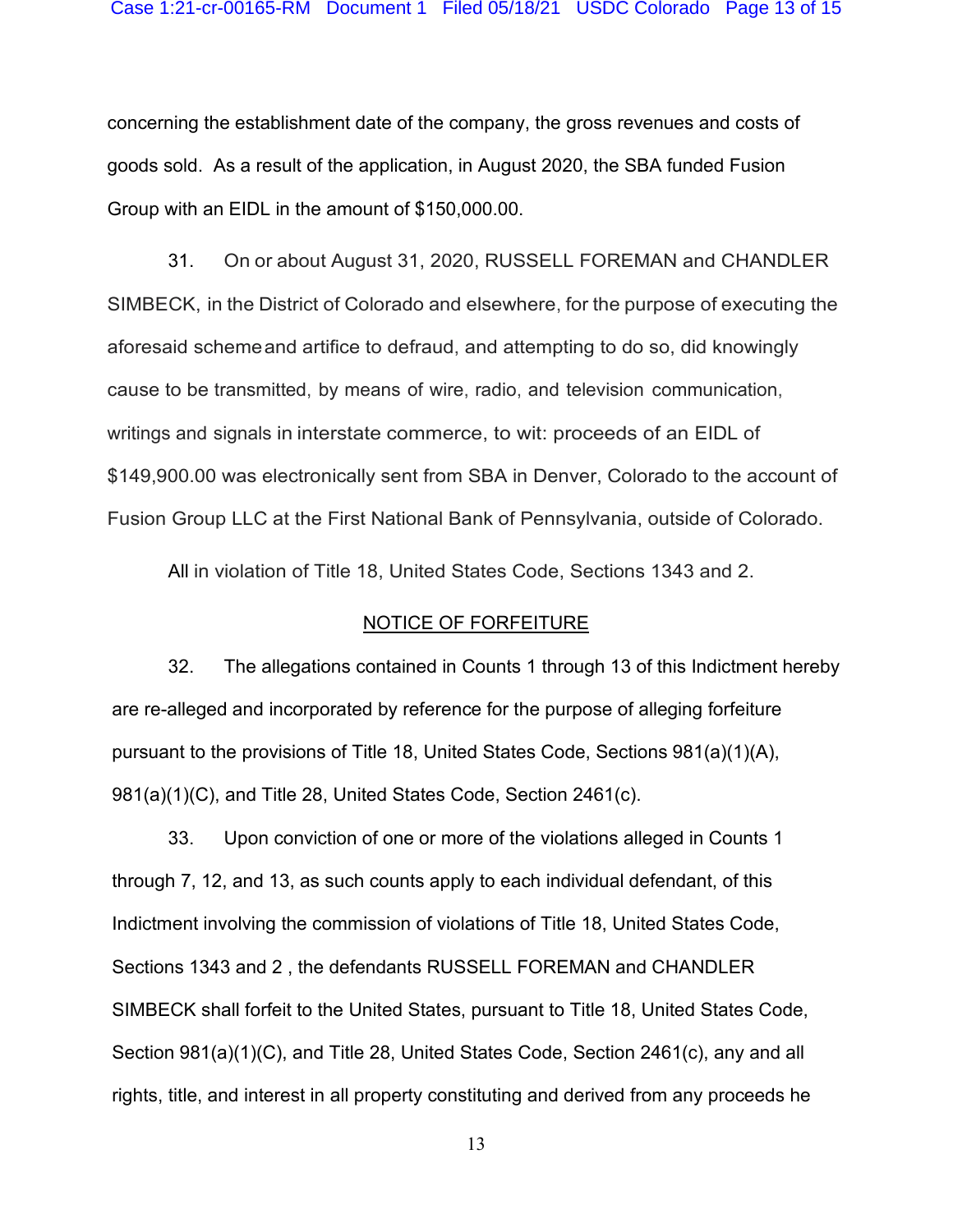obtained directly and indirectly as a result of such offense or offenses or shall be liable for a money judgment in the amount of the proceeds that he obtained as a result of the scheme charged in Counts 1 through 7, 12, and 13 of this Indictment.

34. Upon conviction of one or more of the violations alleged in Counts 8 through 11 of this Indictment involving the commission of violations of Title 18, United States Code, Sections 1957, the defendant RUSSELL FOREMAN shall forfeit to the United States, pursuant to Title 18, United States Code, Section 981(a)(1)(A), any and all rights, title, and interest in all property involved in such offense or offenses, or property traceable to such property or shall be liable for a money judgment in the amount of the proceeds that he obtained as a result of the offenses charged in Counts 8 through 11 of this Indictment.

35. If any of the property described above, as a result of any act or omission of RUSSELL FOREMAN and CHANDLER SIMBECK, cannot be located upon the exercise of due diligence; has been transferred or sold to, or deposited with, a third party; has been substantially diminished in value; or has been commingled with other property that cannot be divided without difficulty, it is the intent of the United States, pursuant to Title 28, United States Code, Section 2461(c), incorporating Title 21, United States Code, Section 853(p), to seek forfeiture of any other property of RUSSELL